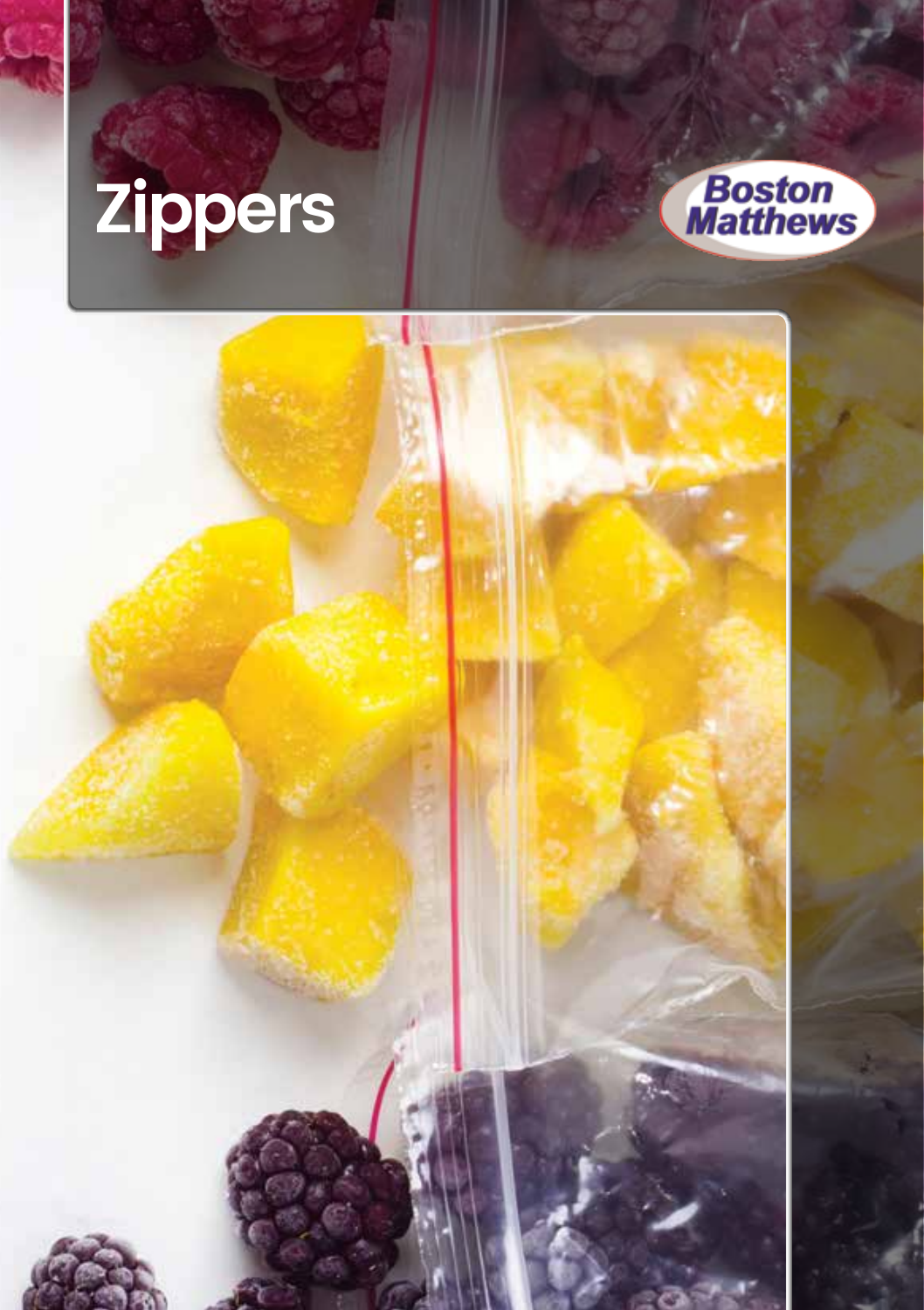## **Growing Worldwide Demand**

The advantageous and appealing characteristics of resealable packaging has seen a massive growth in the demand for plastic zipper profiles throughout the World.

To be able to accommodate this growth and changing demands of the market, manufacturers of Zippers must have the most suitable production (extrusion) technology and machinery.

Pouch demand growing by 6.2% to top \$37.3 billion - Freedonia Group

Boston Matthews fully understands the requirements of successful zipper production and has designed the complete extrusion line to meet with the ever changing demands of the industry:

- Zipper Construction
- **Polymers associated with Zippers**
- Quality requirements of the final Zipper
- Acceptable production speeds





# **Advanced Extrusion Technology**

With more than 50 years' extrusion machinery manufacturing and polymer processing experience Boston Matthews has developed a COMPLETE TURN-KEY SOLUTION for Zipper extrusion. Advanced 3D design technology, Polymer Flow Simulation and Precision Manufacturing Technology.

# **A Turn-Key Solution**

We understand and listen to your requirements to ensure you have an extrusion system to meet with your demands now and in the future.

- Co-Extrusion Options e.g. With coloured stripe, EVA etc
- Produce Male & Female Together or separate
- Easy Die Head Adjustment
- Typical Line Speeds of Upto 60m/min or 150m/min
- High Speed Automatic Winding
- **PLC Line Control**